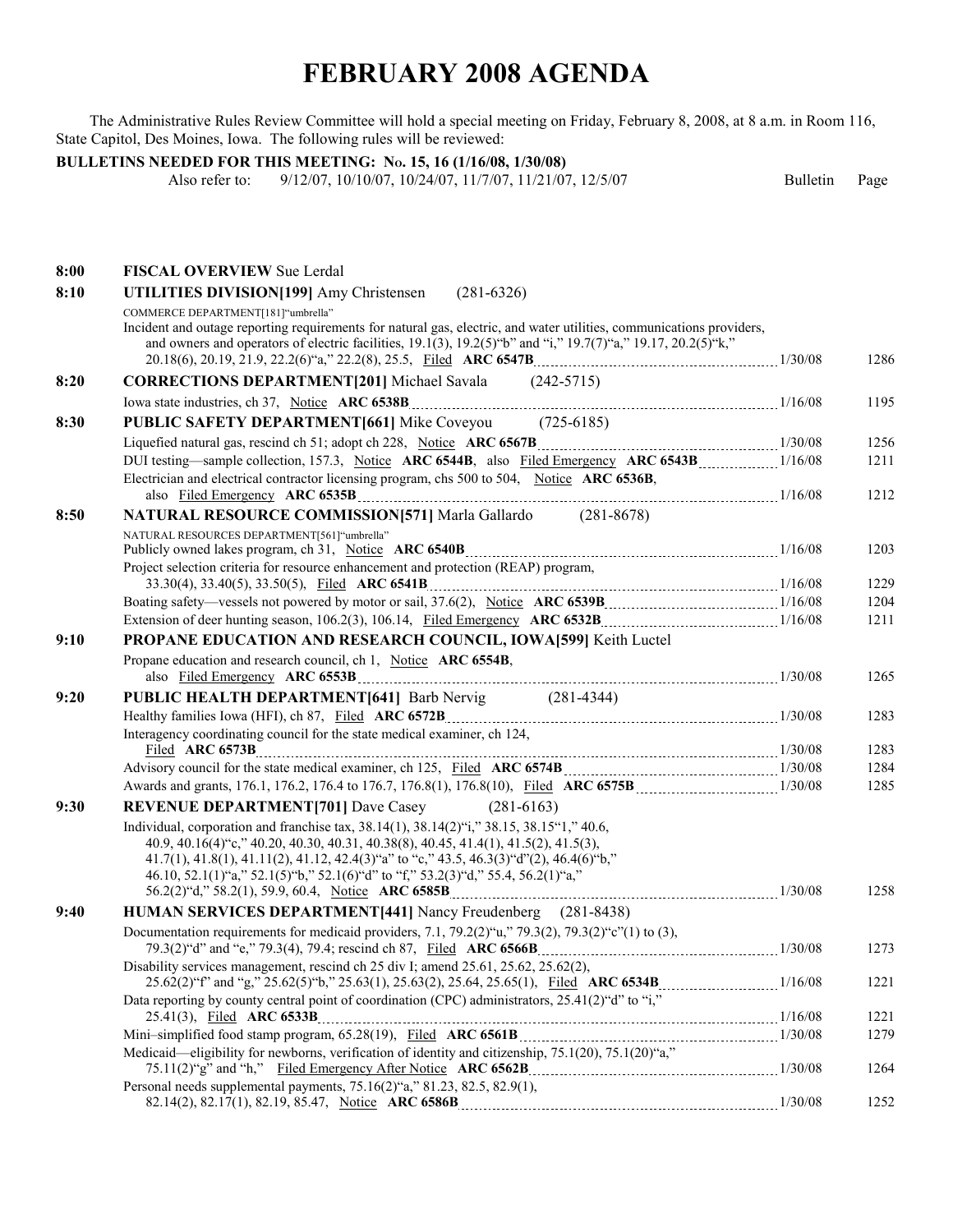## **JANUARY 2008 AGENDA**

|              | HUMAN SERVICES DEPARTMENT[441] continued                                                                                                                                                                                                                                                                                                                                                        |      |
|--------------|-------------------------------------------------------------------------------------------------------------------------------------------------------------------------------------------------------------------------------------------------------------------------------------------------------------------------------------------------------------------------------------------------|------|
|              | Medicaid coverage of prescribed outpatient drugs, 78.1(2), 78.1(2)"a" to "f," 78.1(13)"c" and "d,"                                                                                                                                                                                                                                                                                              | 1279 |
|              | Notice ARC 6142B Terminated ARC 6542B 2011 116/08 Expansion of medicaid coverage for dental services, 78.4(1)"c," 78.4(5)"d," 78.4(7)"l,"                                                                                                                                                                                                                                                       | 1201 |
|              |                                                                                                                                                                                                                                                                                                                                                                                                 | 1265 |
|              | Medicaid—increase in payment for inpatient services in psychiatric medical institutions                                                                                                                                                                                                                                                                                                         | 1280 |
|              | Social services block grant (SSBG) funds, 153.1, 153.2(2) to 153.2(4), 153.2(6),                                                                                                                                                                                                                                                                                                                | 1202 |
|              | Preparation for adult living program—start-up allowance, 187.11(5), 187.12, 187.12(2),                                                                                                                                                                                                                                                                                                          | 1254 |
|              | <b>SPECIAL REVIEW</b>                                                                                                                                                                                                                                                                                                                                                                           |      |
|              | Medicaid reimbursement methodology for outpatient hospital services, 79.1, Emergency                                                                                                                                                                                                                                                                                                            |      |
| 10:10        | <b>EDUCATION DEPARTMENT[281] Carol Greta</b><br>$(281-8661)$                                                                                                                                                                                                                                                                                                                                    |      |
|              | Extracurricular interscholastic competition—eligibility, 36.1, 36.14(7), 36.15(1), 36.15(2),                                                                                                                                                                                                                                                                                                    | 1198 |
|              | Entrepreneurs with disabilities (EWD) program, 56.20, Notice ARC 6530B [11] [2000] [2000] [2000] [2000] [2000                                                                                                                                                                                                                                                                                   | 1201 |
| 10:20        | <b>COMMITTEE BUSINESS-</b> approve minutes, March 7th meeting-miscellaneous                                                                                                                                                                                                                                                                                                                     |      |
|              | <b>No Representative Requested</b>                                                                                                                                                                                                                                                                                                                                                              |      |
| XX:00        | <b>DENTAL BOARD[650]</b>                                                                                                                                                                                                                                                                                                                                                                        |      |
|              | PUBLIC HEALTH DEPARTMENT[641]"umbrella"                                                                                                                                                                                                                                                                                                                                                         | 1271 |
| <b>XX:00</b> | <b>ELDER AFFAIRS DEPARTMENT[321]</b>                                                                                                                                                                                                                                                                                                                                                            |      |
|              | Complaint and contested case procedures for persons affected by actions of an AAA, the department,                                                                                                                                                                                                                                                                                              | 1271 |
|              |                                                                                                                                                                                                                                                                                                                                                                                                 | 1271 |
|              |                                                                                                                                                                                                                                                                                                                                                                                                 | 1272 |
|              | Rules and practices in contested cases, ch 13, Filed ARC 6551B [2010] [2010] [2010] [20108] [20108] [20108] [20108] [20108] [20108] [20108] [20108] [20108] [20108] [20108] [20108] [20108] [20108] [20108] [20108] [20108] [2                                                                                                                                                                  | 1272 |
|              |                                                                                                                                                                                                                                                                                                                                                                                                 | 1272 |
| XX:00        | <b>EMPOWERMENT BOARD, IOWA[349]</b>                                                                                                                                                                                                                                                                                                                                                             |      |
|              |                                                                                                                                                                                                                                                                                                                                                                                                 | 1252 |
| XX:00        | <b>ENERGY INDEPENDENCE, OFFICE OF [350]</b>                                                                                                                                                                                                                                                                                                                                                     |      |
|              | Definitions; organization; Iowa power fund; public records; rule making;                                                                                                                                                                                                                                                                                                                        |      |
|              |                                                                                                                                                                                                                                                                                                                                                                                                 | 1264 |
| XX:00        | <b>INSPECTIONS AND APPEALS DEPARTMENT[481]</b>                                                                                                                                                                                                                                                                                                                                                  |      |
|              | Hospital pharmacies—authentication of standing orders, 51.14(4)"e,"                                                                                                                                                                                                                                                                                                                             | 1254 |
|              | Residential care and nursing facilities—health care practitioners allowed to treat residents,                                                                                                                                                                                                                                                                                                   | 1255 |
| XX:00        | PROFESSIONAL LICENSURE DIVISION[645]                                                                                                                                                                                                                                                                                                                                                            |      |
|              | PUBLIC HEALTH DEPARTMENT[641] "umbrella"<br>Mortuary science, 100.1, 100.2, 100.4(2), 100.6(4)"a," 100.10(1)"c"(5) and (6),<br>100.10(1)"d," 100.10(4), 100.10(5)"a" and "d," ch 101 title, 101.5(1)"h" and "l,"<br>$101.5(2)$ "b" to "d," "i" and "j," $101.7$ , $101.18(3)$ "a"(2) and (3), $101.18(3)$ "b"(2),<br>102.2(1), 102.3(2)"a"(4), 102.3(2)"d" and "f," 103.3(14), 103.4(1), 103.8, | 1205 |
|              |                                                                                                                                                                                                                                                                                                                                                                                                 |      |
| <b>XX:00</b> | <b>PUBLIC HEALTH DEPARTMENT[641]</b><br>AIDS drug assistance program—eligibility criteria, 11.86(1)"d,"                                                                                                                                                                                                                                                                                         |      |
|              |                                                                                                                                                                                                                                                                                                                                                                                                 | 1268 |
|              |                                                                                                                                                                                                                                                                                                                                                                                                 | 1280 |
|              |                                                                                                                                                                                                                                                                                                                                                                                                 | 1281 |
|              |                                                                                                                                                                                                                                                                                                                                                                                                 | 1281 |
|              |                                                                                                                                                                                                                                                                                                                                                                                                 |      |